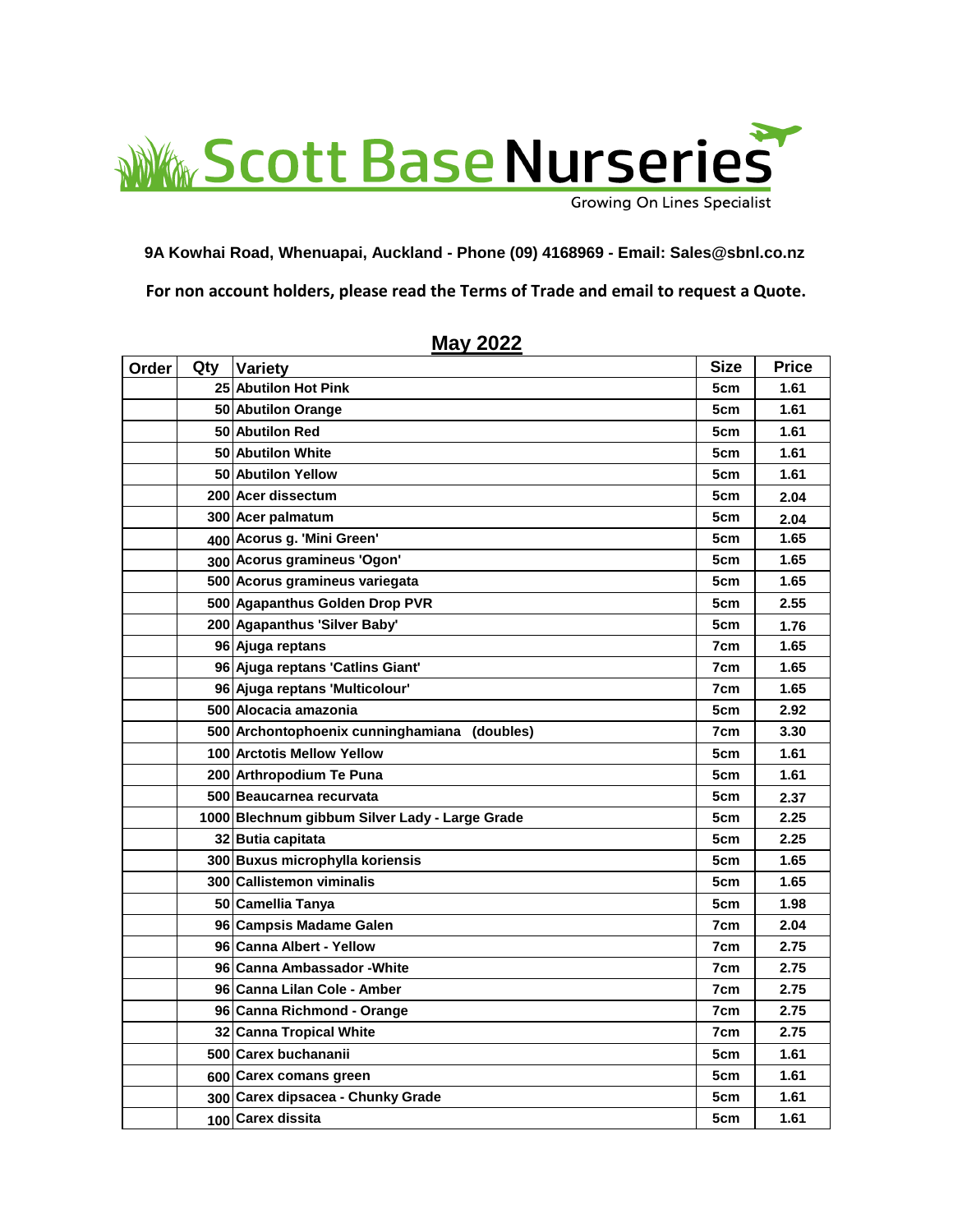| 1000 Carex flagellifera Red/Brown - Chunky Grade   | 5cm | 1.61 |
|----------------------------------------------------|-----|------|
| 150 Carex secta                                    | 5cm | 1.61 |
| 600 Carex testacea                                 | 5cm | 1.61 |
| 150 Coprosma acerosa                               | 5cm | 1.61 |
| 200 Coprosma 'Blackcloud'                          | 5cm | 1.61 |
| 50 Coprosma crassifolium                           | 5cm | 1.61 |
| 50 Coprosma kiwi silver                            | 5cm | 1.61 |
| 500 Coprosma 'Middlemore'                          | 5cm | 1.61 |
| 50 Coprosma 'Taiko'                                | 5cm | 1.61 |
| 1000 Cordyline terminalis 'Black Beauty'           | 5cm | 2.75 |
| 100 Corokia 'Frosted Chocolate'                    | 5cm | 1.61 |
| 160 Corynocarpus laevigatus                        | 7cm | 1.76 |
| 600 Dichondra Emerald Falls                        | 5cm | 1.61 |
| 500 Dichondra Silver Falls                         | 5cm | 1.61 |
| 150 Dietes iridoides                               | 5cm | 1.65 |
| 100 Dodonaea viscosa - Large Grade                 | 5cm | 1.61 |
| 500 Dodonaea viscosa purpurea                      | 5cm | 1.61 |
| 25 Dysoxylum spectible                             | 7cm | 1.76 |
| 700 Dymondia margaretae                            | 5cm | 1.61 |
| 250 Echeveria agavoides                            | 5cm | 2.42 |
| 200 Echeveria Bittersweet                          | 5cm | 2.42 |
| 400 Echeveria Black Prince                         | 5cm | 2.42 |
| 500 Echeveria Blue Horizon                         | 5cm | 2.42 |
| 64 Echeveria Elegans                               | 7cm | 2.42 |
| 160 Echeveria Green rose                           | 7cm | 2.42 |
| 300 Echeveria Marshmellow                          | 7cm | 2.42 |
| 200 Echium fastuosum                               | 5cm | 1.61 |
| 200 Escalonia Apple Blossom                        | 5cm | 1.61 |
| 100 Escalonia Field Scarlet                        | 5cm | 1.61 |
| 1000 Escalonia Red Elf                             | 5cm | 1.61 |
| 300 Escalonia Red Knight                           | 5cm | 1.61 |
| 200 Fatsia japonica                                | 5cm | 1.65 |
| 100 Fuschia procumbens                             | 5cm | 1.61 |
| 500 Gardenia Professor Pucci - Fresh Grade         | 5cm | 1.87 |
| 100 Gardenia Thunbergia                            | 5cm | 1.87 |
| 200 Gazania New Day Yellow                         | 5cm | 1.61 |
| 25 Gerianum Lemon                                  | 5cm | 1.65 |
| 50 Gerianum Peppermint                             | 5cm | 1.65 |
| 50 Geranium Rose Scented                           | 5cm | 1.65 |
| 200 Grewia Mauve Star                              | 5cm | 1.61 |
| 100 Griselinia Canterbury                          | 5cm | 1.72 |
| 500 Griselinia Ardmore Emerald                     | 5cm | 1.72 |
| 300 Hakonechloa macra albo-aurea                   | 5cm | 1.95 |
| 200 Handroanthus chrysanthus - Golden trumpet tree | 5cm | 1.61 |
| 100 Hedera Needlepoint                             | 5cm | 1.61 |
| 200 Hebe diosmofolia                               | 5cm | 1.61 |
| 200 Hebe Inspiration                               | 5cm | 1.61 |
| 50 Helichrysum argyrophyllum                       | 5cm | 1.61 |
| 100 Heterocentron elegans                          | 5cm | 1.61 |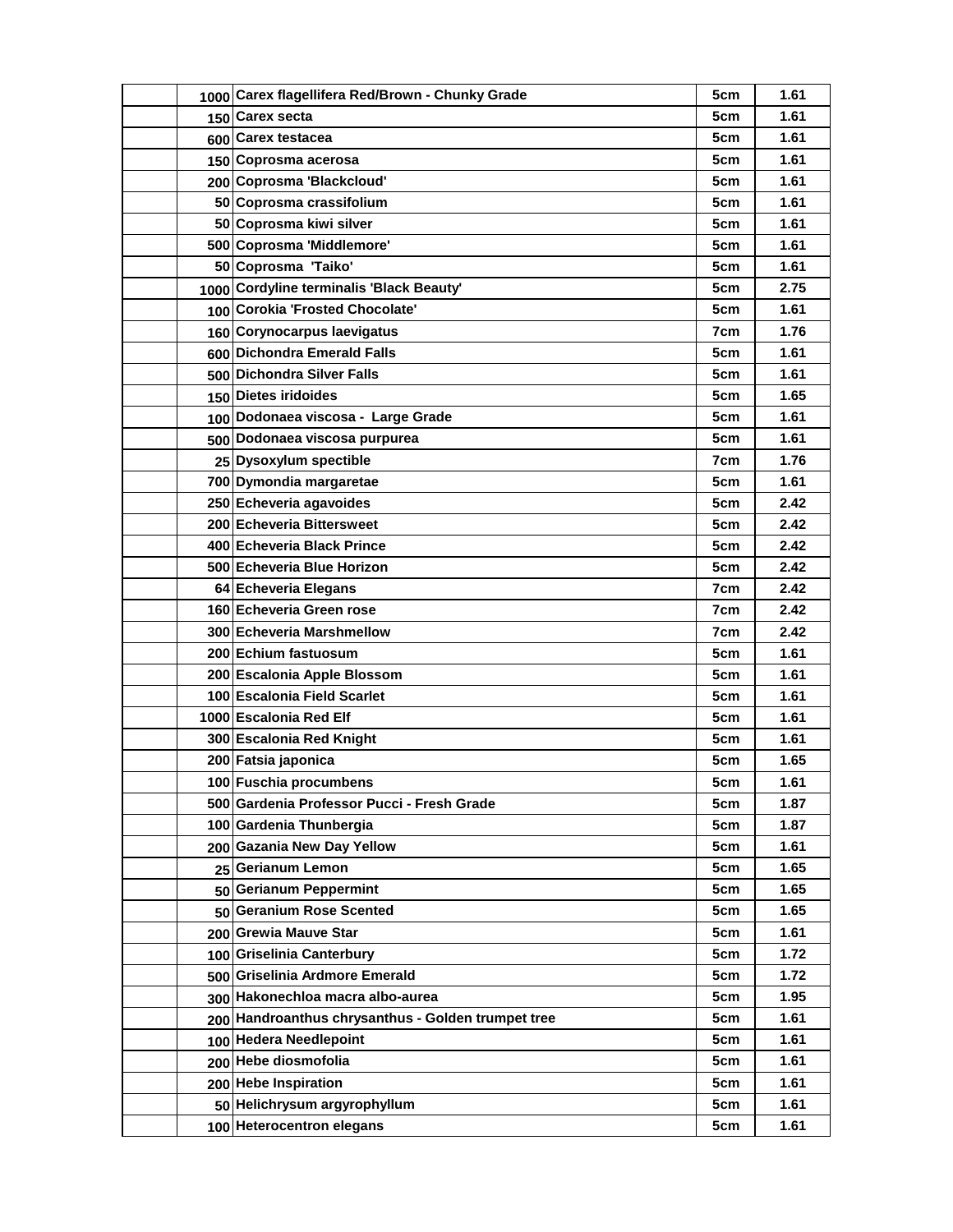| 160 Hydrangea Princess Juliana                       | 7cm     | 1.87 |
|------------------------------------------------------|---------|------|
| 200 Hypericum gracillis                              | 5cm     | 1.61 |
| 100 Ilex Hendersonii                                 | 5cm     | 1.98 |
| 200 Iresine herbstii                                 | 5cm     | 1.61 |
| 500 Kunzea ericoides                                 | 5cm     | 1.65 |
| 50 Lagerstroemia indica Bergerac                     | 5cm     | 1.93 |
| 300 Lagerstroemia indica Soir D' Ete                 | 5cm     | 1.93 |
| 500 Lagerstroemia indica Souvinir D' Hubert Puard    | 5cm     | 1.93 |
| 1000 Lavandula dentata                               | 5cm     | 1.61 |
| 1000 Lavendula Hidcote                               | 5cm     | 1.61 |
| 500 Lavendula Marshwood                              | 5cm     | 1.61 |
| 1000 Lavandula Munstead                              | 5cm     | 1.61 |
| 25 Lavendula stoechas Alba                           | 5cm     | 1.61 |
| 200 Leptinella Platts Black - Fresh Grade            | 5cm     | 1.61 |
| 200 Leptinella dioca - Fresh Grade                   | 5cm     | 1.61 |
| 1000 Leptospermum 'Scoparium' - Fresh Grade          | 5cm     | 1.65 |
| 96 Liriope Ena                                       | 7cm     | 2.48 |
| 96 Liriope Gold Band                                 | 7cm     | 2.48 |
| 100 Liriope 'Stripey White'                          | 7cm     | 2.48 |
| 200 Lomandra Little Pal                              | 5cm     | 2.31 |
| 25 Macadamia Beaumonts                               | 7cm     | 2.31 |
| 25 Melicytus ramiflorus                              | 5cm     | 1.61 |
| 32 Mesembryanthemum cordifolium                      | 7cm     | 1.65 |
| 100 Michelia yunnanensis                             | 5cm     | 2.04 |
| 1000 Muehlenbeckia astonii                           | 5cm     | 1.82 |
| 200 Nandina Richmondii                               | 7cm     | 1.98 |
| 50 Olea ascolano                                     | 5cm     | 1.65 |
| 500 Ophiopogon japonica                              | 5cm     | 1.87 |
| 1000 Ophiopogon japonica nana                        | 5cm     | 1.87 |
| 1000 Ophiopogon japonica nana                        | 10 Cell | 1.76 |
| 200 Ophiopogon japonica variegata 'Silver Mist'      | 5cm     | 2.15 |
| 250 Ophiopogon planiscarpus                          | 5cm     | 1.76 |
| 400 Osmanthus heterophyllus - Fragrant white flowers | 5cm     | 1.71 |
| 300 Pachysandra terminalis                           | 5cm     | 1.70 |
| 150 Pandorea pandorana                               | 7cm     | 1.98 |
| 50 Parthenocissus tricuspidata-Boston Ivy            | 5cm     | 1.76 |
| 32 Phaedranthus buccinatorius - Mexican blood flower | 7cm     | 2.04 |
| 50 Philadelphus Snowdrift - Double flower            | 5cm     | 1.61 |
| 50 Philodendron Silver Arrow                         | 5cm     | 3.30 |
| 600 Phormium Taya PVR                                | 5cm     | 3.30 |
| 500 Phormium tenax                                   | 5cm     | 1.61 |
| 192 Pittosporum cornifolium                          | 7cm     | 1.76 |
| 500 Pittosporum crassifolium                         | 5cm     | 1.65 |
| 250 Pittosporum eugenoides                           | 5cm     | 1.65 |
| 25 Pittosporum tenuifolium                           | 5cm     | 1.65 |
| 500 Plagianthus regius                               | 5cm     | 1.61 |
| 200 Poa cita                                         | 5cm     | 1.61 |
| 500 Podocarpus Ardmores Green                        | 5cm     | 1.82 |
| 50 Pseudocydonia sinensis - Chinese Quince           | 5cm     | 1.80 |